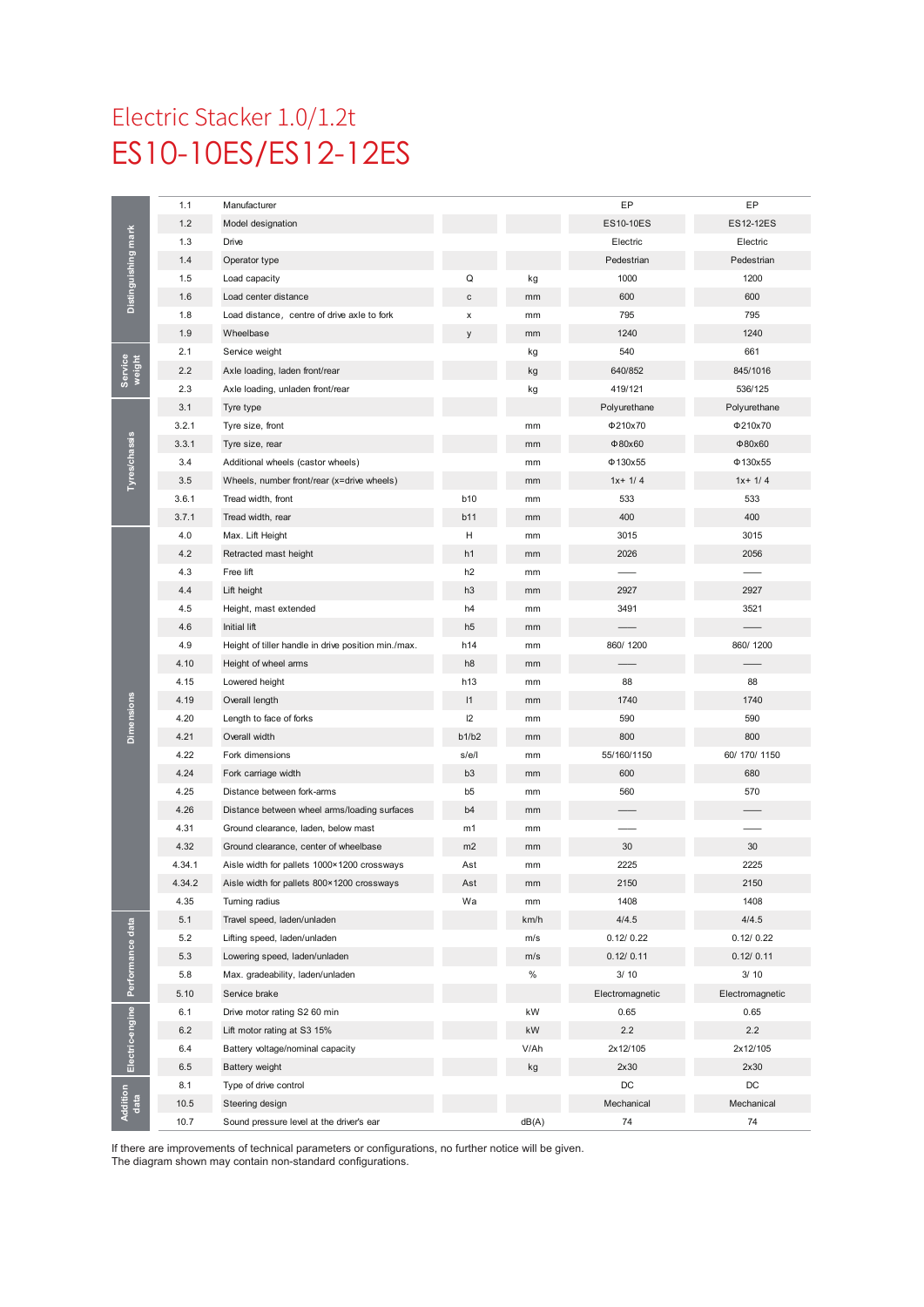





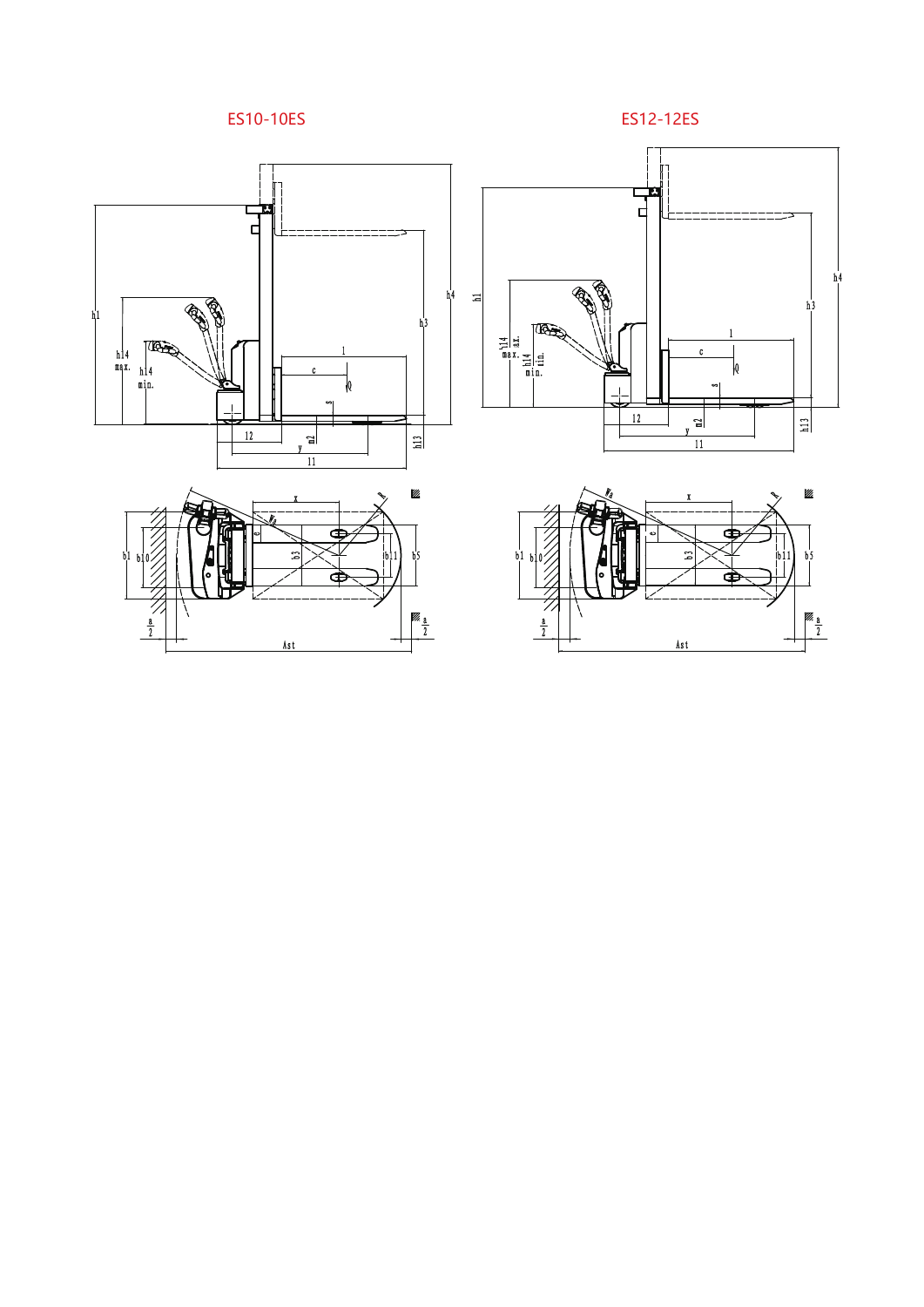## **Mast Option**

#### ES10-10ES/ES12-12ES

| Mast types      | Lift height<br>$h3+h13$ (mm) | Height, mast lowered<br>$h1$ (mm) | <b>Free lift</b><br>$h2$ (mm) | Height, mast extended<br>$h4$ (mm) |
|-----------------|------------------------------|-----------------------------------|-------------------------------|------------------------------------|
|                 | 2515                         | 1772                              |                               | 2991                               |
|                 | 2715                         | 1872                              |                               | 3191                               |
| 2-Standard Mast | 3015                         | 2022                              |                               | 3491                               |
|                 | 3315                         | 2172                              |                               | 3791                               |

| <b>Mast types</b> | Lift height<br>$h3+h13$ (mm) | Height, mast lowered<br>$h1$ (mm) | <b>Free lift</b><br>$h2$ (mm). | Height, mast extended<br>$h4$ (mm) |
|-------------------|------------------------------|-----------------------------------|--------------------------------|------------------------------------|
|                   | 1205                         | 1575                              | 1120                           | 1575                               |
|                   | 1405                         | 1775                              | 1320                           | 1775                               |
|                   | 1605                         | 1975                              | 1520                           | 1975                               |
|                   | 1705                         | 2075                              | 1705                           | 2075                               |
| 2-Standard Mast   | 2515                         | 1806                              |                                | 3021                               |
|                   | 2715                         | 1906                              |                                | 3221                               |
|                   | 3015                         | 2056                              |                                | 3521                               |
|                   | 3315                         | 2206                              |                                | 3821                               |
|                   | 3615                         | 2356                              |                                | 4121                               |

#### ES10-10MM/ES12-12MM

| Mast types      | Lift height<br>$h3+h13$ (mm) | Height, mast lowered<br>$nh1$ (mm) | <b>Free lift</b><br>$h2$ (mm) | Height, mast extended<br>$h4$ (mm) |
|-----------------|------------------------------|------------------------------------|-------------------------------|------------------------------------|
| 2-Standard Mast | 1605                         | 1940                               | 1387                          | 2053                               |
|                 | 1955                         | 2290                               | 1737                          | 2403                               |